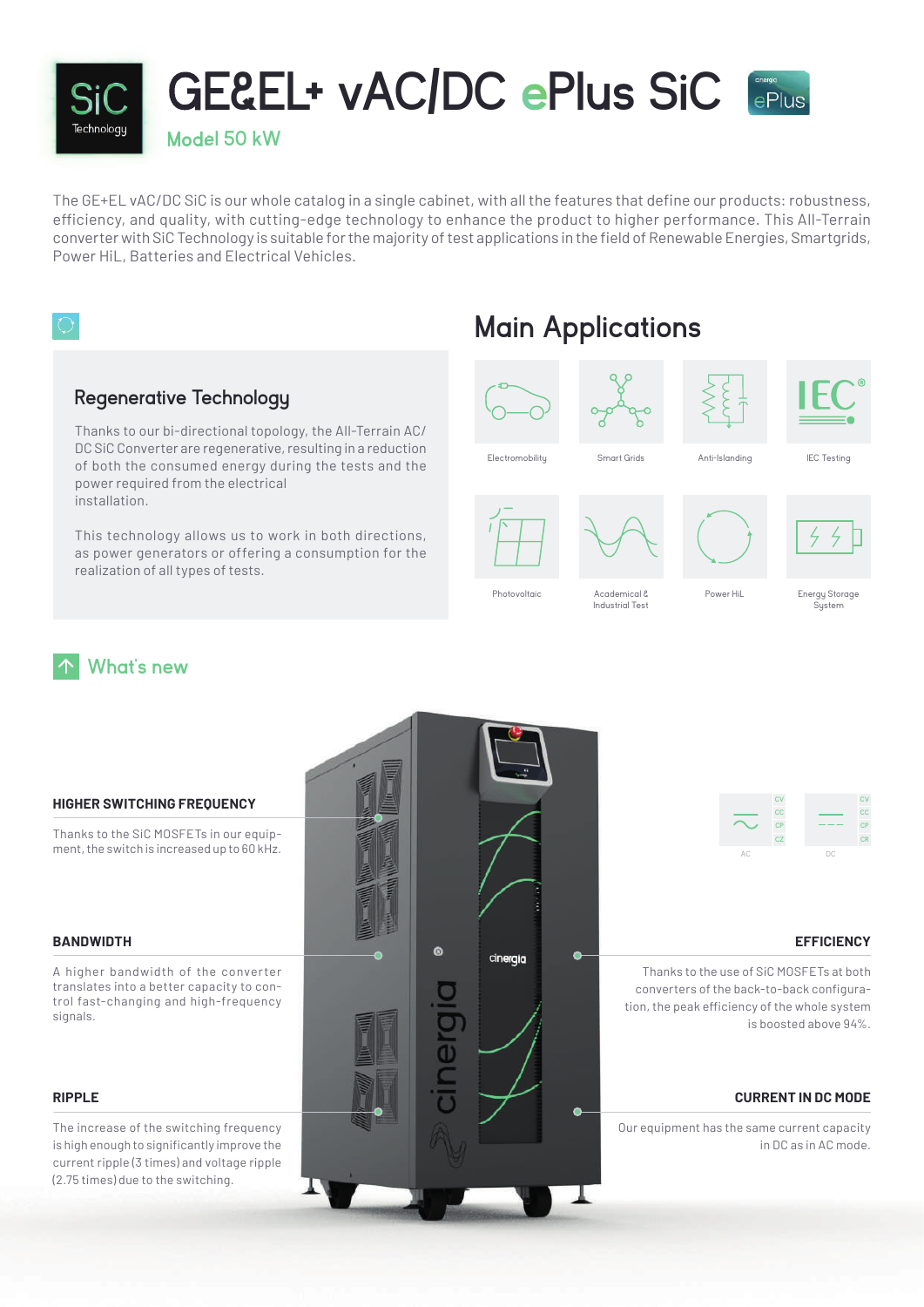

## **Hardware**

The creation of this product is based on the replacement of the IGBTs by SiC MOSFETs.

Their characteristics allow us to make optimize the design and control of current equipment:

One of the main differences at the control level is the increase of the switching frequency.

## Benefits of higher switching frequency

In switched power converters, as the converters from Cinergia, the power semiconductors work in two states: completely OFF (zero current) or entirely ON (near zero voltage). While transiting from one state to the other, the voltages and currents do not change immediately and therefore are both non-zero during some short time. This current-voltage crossover generates power losses in the semiconductor at each switching cycle, which happens at 15 kHz.

The main benefit of SiC MOSFETs is the faster switching time, thus reducing the current-voltage crossover duration, and therefore reducing the losses at each commutation.

As the losses at each commutation are reduced, the switching frequency of the SiC MOSFET can be increased without increasing the total losses or even reducing the switching losses compared to the standard IGBT.



The output filtering stage can be reduced when the converter's switching frequency increases, and the output filtering stage can be reduced. That is, it needs less attenuation for the same output ripple. This implies that the cutoff frequency of the filter increases, and therefore also the resonance frequency of this filter. These effects increase the bandwidth of the control and, thus, the bandwidth of the whole converter.

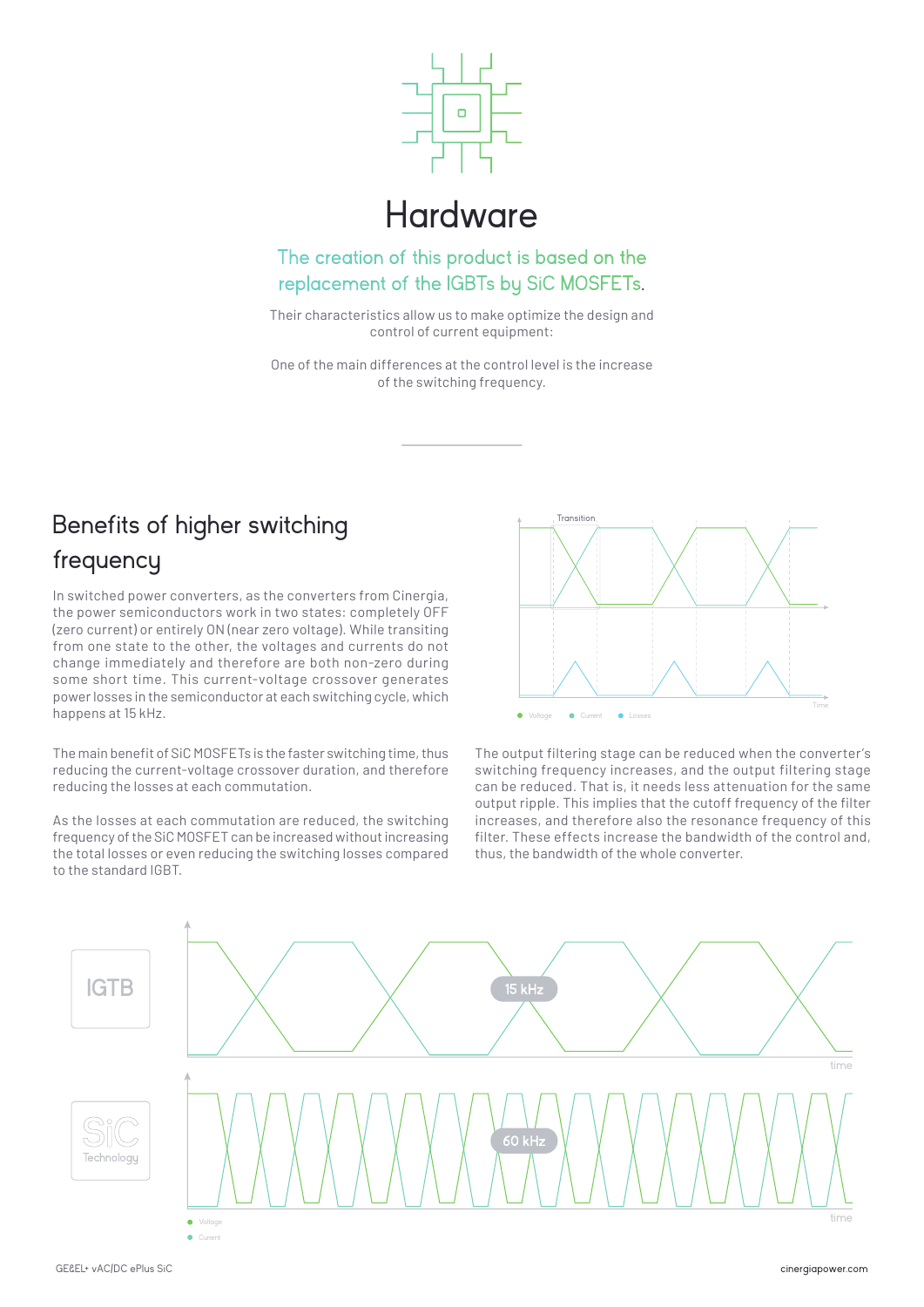## **Bandwidth**

A higher bandwidth of the converter translates into a better capacity to control fast-changing and high-frequency signals, which provides the following direct benefits for the user:

- A higher slew rate of output currents and voltages is especially noticeable when the equipment is used in power amplifier mode.
- But this is also very useful in any other mode to maintain the given set point while supporting fast transients and disturbances from the equipment connected to the output.
- Capacity to generate fundamental frequencies from 10 Hz to 1000 Hz.

### Acoustic noise

Standard Equipment of the same power that uses IGBTs has a switching frequency of 15 kHz, which falls in the higher range of the human audible range (20 Hz - 20 kHz), but it is still audible. This frequency normally represents a compromise between the audible noise and the switching losses of traditional IGBTs. Thanks to the SiC MOSFETs in our equipment, the switching noise is increased up to 60 kHz, making the switching completely inaudible.



### Ripple

Despite the reduction of the output filter, the increase of the switching frequency is high enough to significantly improve the current ripple (3 times) and voltage ripple (2.75 times) due to the switching. This is thanks to an equilibrated selection of hardware elements and control adjustment.

### **Efficiency**

The SiC MOSFETs are much more efficient than the IGBTs, not only regarding the switching losses but also regarding the conduction losses. Additionally, because the power filter is reduced, the losses of this filter are also reduced. Lastly, the MOSFET also incorporates a more efficient antiparallel SiC diode that also reduces the losses. All the effects translate into an increase in efficiency, despite that the switching frequency has been increased four times.

Thanks to the use of SiC MOSFETs at both converters of the backto-back configuration, the peak efficiency of the whole system is boosted above 94%.

### Current in DC Mode

The SiC MOSFETs used in the converter also include a SiC diode in antiparallel, which has better electrical characteristics than a standard silicon diode, specifically switching and conduction losses. On one side, this helps reduce global losses, but on the other, it allows higher re-circulation currents, which is a limiting factor when working in DC at nominal current and low voltages. Thanks to this SiC diode, our equipment now has the same current capacity in DC as in AC mode.

- The voltage·frequency limit of the equipment is increased from 46000 V·Hz to 230000 V·Hz, which allows fundamentals of higher amplitude and frequency (230V @ 1000 Hz) and more harmonic content.
- Better control of harmonics up to 5000 Hz.

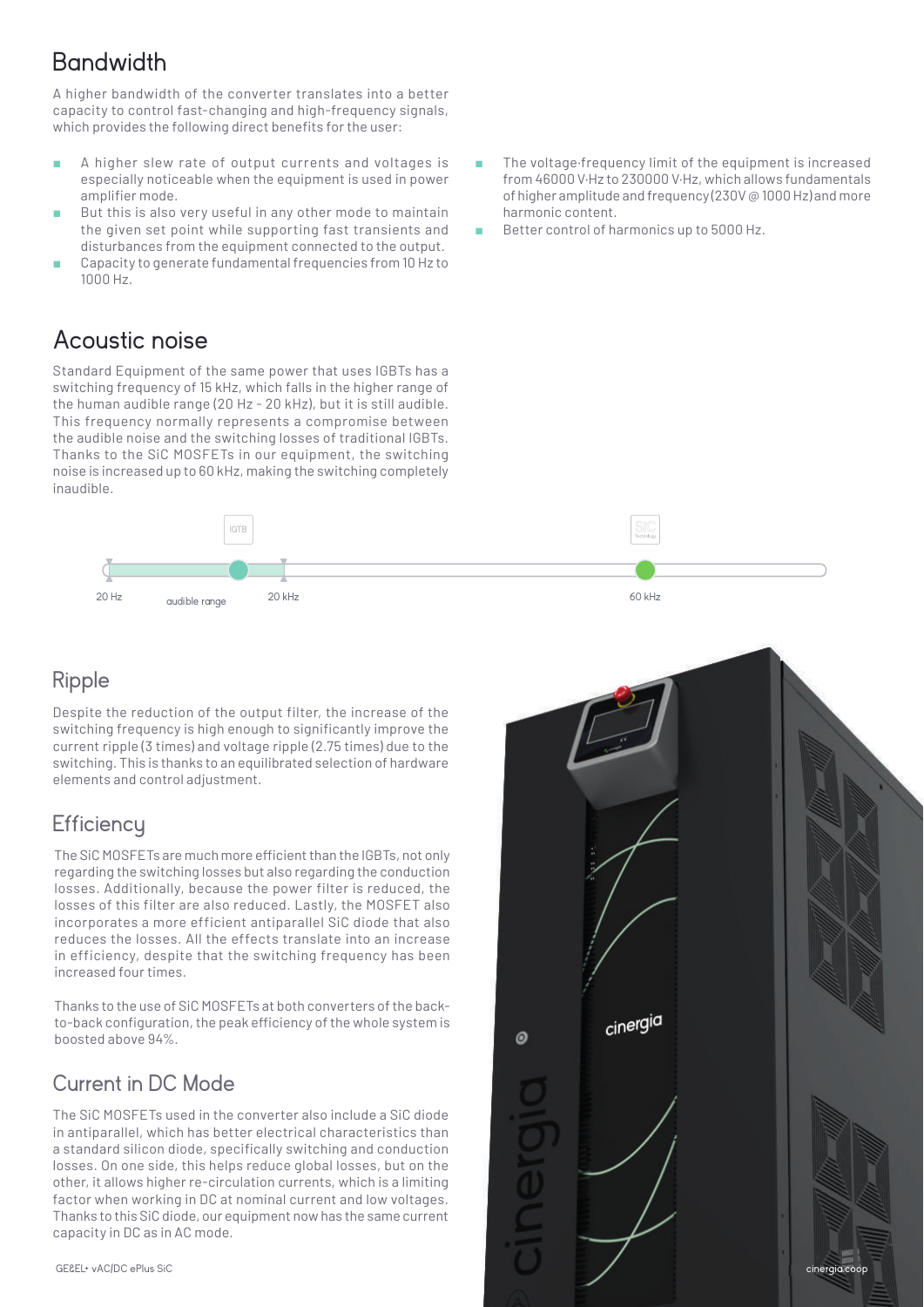# Bidirectional and Regenerative Hardware



The hardware platform is based on a Back-to-Back power conversion topology, formed by two IGBT-based power stages. The grid side stage is an Active Rectifier which produces clean sinusoidal currents with very low harmonic distortion and power factor clase to one.

The EUT side stage can be configured far AC voltage source ar AC current source ar DC output. In AC, voltage/current are controlled by using state of the art digital Proportional-Resonant control lers. In DC, the three independent buck-boost bidirectional legs enable the separated control of three different DC voltages ar currents.

# Block Diagram



# Better than ever, the enhanced **Plus** family

### **MASTER/SLAVE CONNECTION**

by using a fiber optics link to increase power/voltage capabilities: GE in AC: can be connected in parallel EL in AC: can be connected in parallel B2C: can be connected in parallel, or series or both

### **FASTER**

30kHz control loop frequency

#### **MORE HARMONICS**

50 per phase with 20 free-harmonics

### **DELTA LOAD** for the EL in AC mode

### **ADJUSTABLE DC TRANSIENT**

controllers to improve stability of the system

#### **OPTIMIZED RMS CALCULATION**

for PV inverters anti-islanding test

#### **SAME ELECTRICAL RATINGS and SAME BANDWIDTH**

because the power platform does not change so robustness and ratings remain the same.



**ePLUS** keeps the robustness, ratings and all the functionalities of the PLUS platform and adds the new features described in this datasheet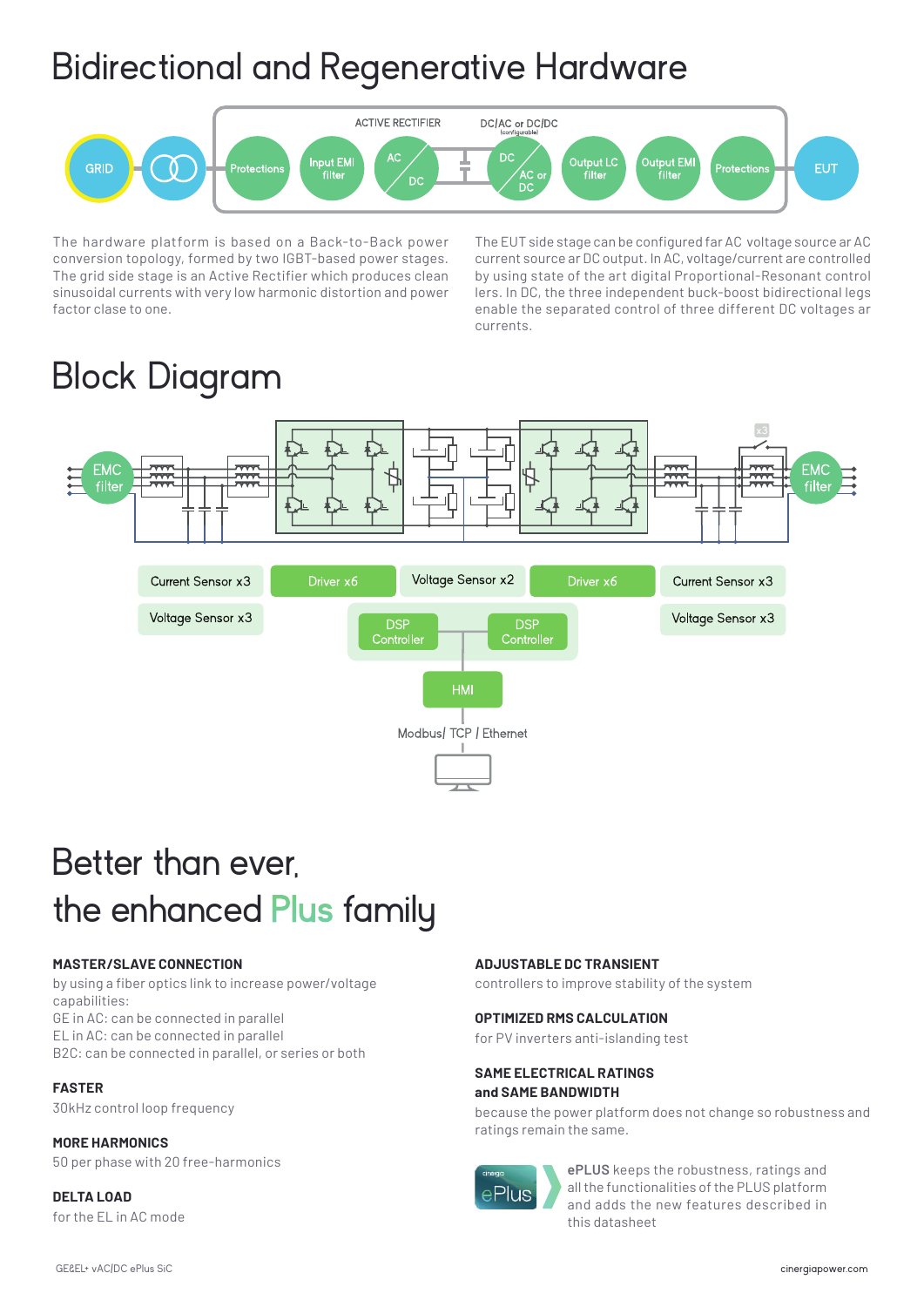## **Software**



The user interface used by CINERGIA devices has been developed by our R&D team, to offer total control of the device, with a comfortable and intuitive design. This allows us to take full advantage of the capabilities of the device, as well as the programming and execution of standardized or self-created tests.



# **GE and EL**

### $AC$

**Modes** From this panel, the user can set all AC parameters. Each phase can be independently configured: RMS current magnitude, phase delay, harmonics content, free-frequency harmonic and transition ramps. A plot shows the expected real-time waveform, the FFT representation and the numeric data: RMS, peak, CF and THD.



The device can control simultaneosly the magnitude of the first 15 harmonics and one free harmonic per phase. The free one allows the generation of sub-harmonics, interharmonics and high frequency harmonics up to the 50th, setting both the magnitude and phase delay.

#### **AC Operation Power and Impedance Control**

In Power mode, the active and reactive power of each phase is independently controlled. In lmpedance mode, the device emulates an RLC load allowing to parameterize resistance, inductance and capacitance per phase making this device suitable for Anti-lslanding test of grid converters.





### **Disturbance Generation**

The steps mode includes predefined easy-to-use test panels. The AC faults panel is a powerful yet intuitive editor which allows generating and configuring flicker. Specific profiles can be saved in .csv files, modified, and reused by importing an existing one.



#### **IEC Testing**Optional IEC<sup>®</sup>

The last version of software includes a library supporting IEC compatible tests. The profiles def ined in the standards are preloaded in the software for a user friendly execution and edition. Currently the following standards are available:

- IEC61000-4/11
- IEC61000-4/13
- IEC61000-4/14
- IEC61000-4/28



### **AC**

### **Steps Mode**

One of the most remarkable novelties of the new software is the steps funcionality. Step test files are saved and executed by the DSP allowing deterministic timing with a resolution of 66µs. The user gains access to all registers of the device to create complex test sequences which run directly in the converter without the need of an external computer.





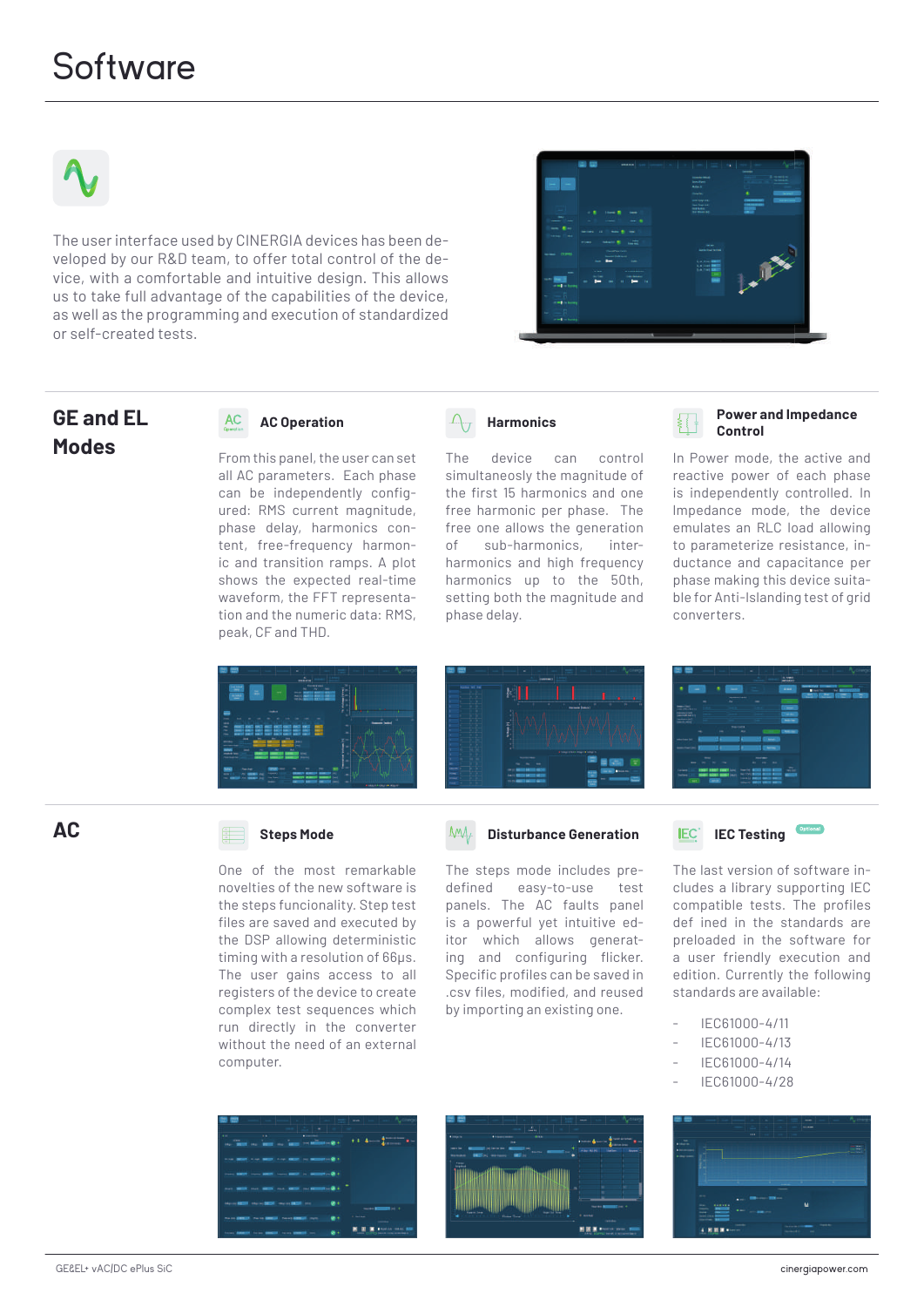### **DC**

#### DC **DC Operation**

This panel allows the user to access all DC setpoints and limits. Thanks to the unique Multichannel feature, each phase can have a different Operation Mode: voltage, current, power, resistance and advanced DC applications. Transition ramps, voltage and current limits can be modified. The limits for sink and source operation are different for safer testing, specially in battery applications.



The User Interface Software integrates a Sequence Editor to create automatic test sequences, save them for future use and import them in .csv files. A smart datalogger can be activated from the LCD of the unit to record automatically the resulting voltage and current measurements with a time resolution of 400 ms.



#### Enabling the Separated Channel Control converts the device in three functionally independent DC Bidirectional Power Supplies, sharing the common negative rail. Each channel can have a different status (ON, OFF, Warning, Alarm), Operation Mode (see Range and Specif ications table), Setpoint, Ramp and Limits.



|                     |                                         |                                                                    |                           | $\mathcal{L}_{\text{max}}$ |   |                                                                                                  |                                                       |                       |
|---------------------|-----------------------------------------|--------------------------------------------------------------------|---------------------------|----------------------------|---|--------------------------------------------------------------------------------------------------|-------------------------------------------------------|-----------------------|
|                     | <b>START OF</b><br>sorrow has been sent |                                                                    | <b>Service State Inc.</b> |                            | 5 | I show when home in the fact<br>Proposition board or by the<br>Then they have to in the the      | <b>BUILDING</b>                                       |                       |
| <b>Warning</b>      |                                         |                                                                    |                           | Terms                      |   | I has been come of 14, 14, 15<br>The Character of the Alex<br>I construct former of the first in |                                                       |                       |
|                     | $- - -$                                 | energy appeals absent on                                           |                           | <b>County</b> and          |   |                                                                                                  |                                                       |                       |
| <b>The Entrance</b> | $\sim$                                  | $\overline{\phantom{a}}$<br>1997<br><b>WARD BARBER BARBER INC.</b> |                           | ters<br><b>CONTRACTOR</b>  |   | з.<br>÷                                                                                          |                                                       |                       |
|                     |                                         | <b>Service</b>                                                     | ÷                         | <b>March 19</b> Shower     |   | <b>Book</b><br>The Principal Council on                                                          | <b>START</b><br><b>Harley</b><br><b>See LowerPool</b> | $-1$<br>$\frac{1}{2}$ |
|                     |                                         |                                                                    |                           |                            |   |                                                                                                  |                                                       |                       |



#### $\sqrt{3}$ **Battery Pack Tester**

This functionality enables the user to precisely control the charge, discharge and cycling of a Battery. Basic paramters include the charge/discharge current, fast charge and floating voltages while Advanced parameters add Energy (Ah) and Time as transition conditions. Prof iles for each Battery technology can be saved and imported in .CSV files.



The B2C+ integrates a mathematical model to emulate the voltage behaviour of a real battery pack. The output voltage will change as a function of the SOC and Current. By confi guring the provided parameters, the voltage profi le can be adjusted to match different technologies: LiIon, NiMH, NiCd, Pb, Flux, etc.

### **PV Panel Emulation**

The PV Panel model is based on the single-diode equivalent circuit of a PV cell and the series-parallel connection of cells to form a panel. A Runtime functionality allows the simulation of a complete day by launching different irradiance and temperature setpoints from a .csv f ile, enabling the user burn-in and functional tests of PV Inverters.





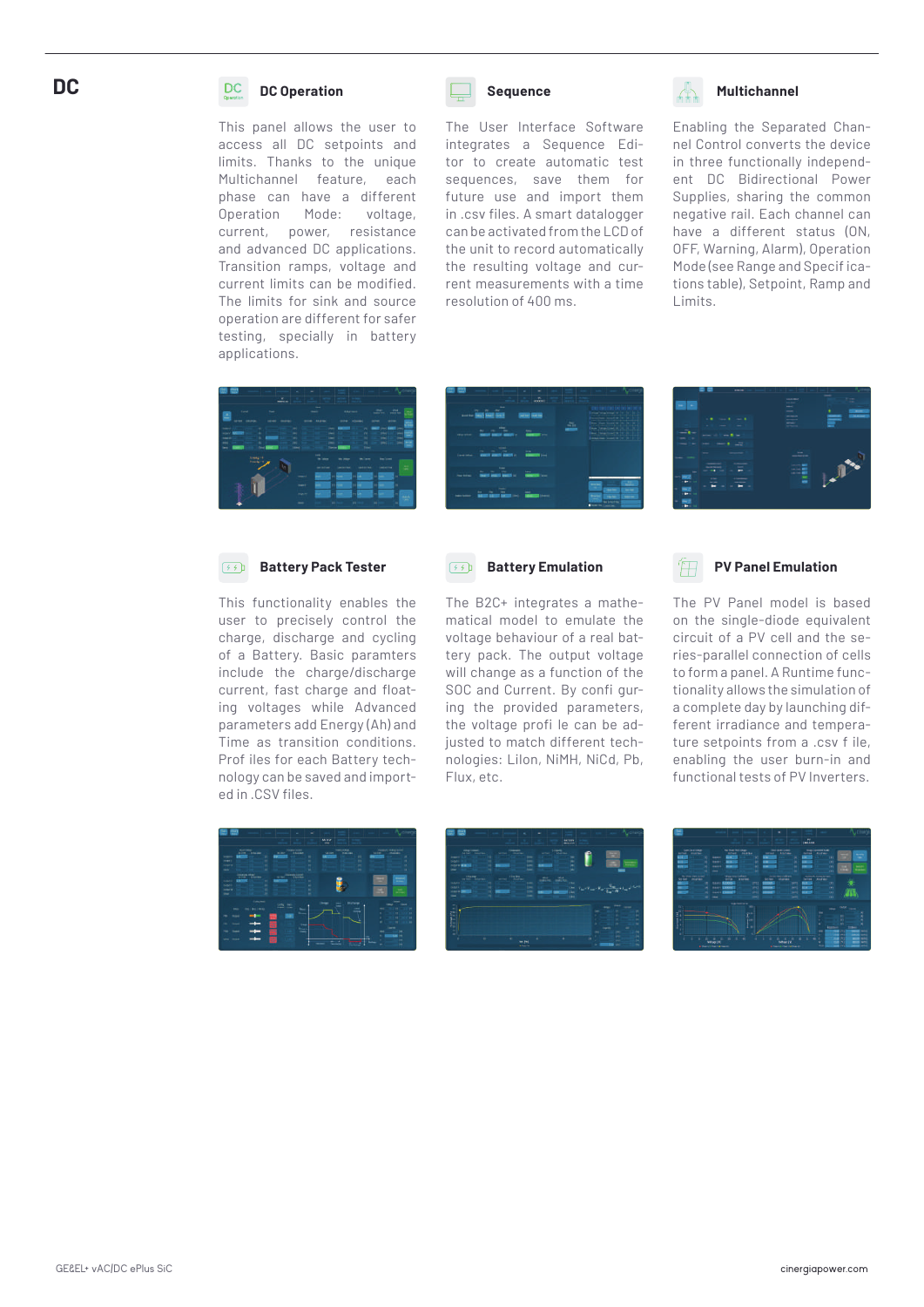### **Input side (GRID side)**

#### **AC Voltage**

Rated: 3x400Vrms +Neutral+ Earth Range: +15% / -20% (-10% @ Prated) **Rated AC Current**

Depends on model (see Wiring Manual) **Frequency**

#### 48-62Hz

**Current Harmonic Distortion**

THDi < 3% at rated power

### **Current Power Factor**

PF > 0.98 at rated power

### **Efficiency BC**

**≥ 94%**

### **Output side in DC (EUT side)**

#### **Terminals**

Number: 6 (3 positive + 3 negative)

### **Configuration of Channels**

Unipolar 3-channels 2Q, independent setpoints per channel Unipolar 1-channel 2Q, one global setpoint for all channels Multichannel: 2Q, independent start/stop, operation mode and setpoints per channel (note: multichannel is an option for ≥ 80kVA) Bipolar (4Q two independent setpoints)

#### **Voltage (CV)**

Range: 20: 20<sup>(1)</sup> to 750V (800V with High Voltage option) 4Q: 0 to +350V / 0 to -350 (+ rail / 0 / - rail, Bipolar configuration) Setpoint Resolution: 10mV Effective Resolution $(2)$ : < 0.05% of  $FS^{(3)}$ Setpoint Accuracy<sup>(4)</sup>:  $\pm$  0.1% of  $FS^{(3)}$ **Transient Time(5): < 250μs (10% to 90% at a step to Vrated)** (10)

### **Slew Rate: Configurable, Max 4V/μs Ripple(7) (peak-peak): < 0.35% of FS(3) (2.5 V peak-peak)**

#### **Current Mode (CC)**

**Range: from 0 to ± 110% of Irated (see models table)** Setpoint Resolution: 10mA Effective Resolution $(2)$ : < 0.05% of  $FS^{(3)}$ Setpoint Accuracy<sup>(4)</sup>:  $\pm$  0.2% of  $FS^{(3)}$ 

**Transient Time(5): < 100μs (10% to 90% at a step to Irated)** (10) **Slew Rate: 1 A/μs**

## **Ripple(7) (peak-peak): < 0.35% of FS(3) (1A peak-peak)**

#### **Power Mode (CP)**

**Range: from 0 to ± 130%(8) of Prated (see models table)** Derived current setpoint: Psetpoint / Vmeasured Setpoint Resolution: 1W Effective Resolution $(2)$ : < 0.1% of  $FS^{(3)}$ Setpoint  $Accuracy<sup>(4)</sup>: ± 0.4%$  of  $FS<sup>(3)</sup>$ **Transient Time(5): < 100μs (10% to 90% at a step to Prated)** (10)

#### **Slew Rate: 1 A/μs**

### **Resistance Mode (CR)**

Range: from 0.1 to 1000 Ohm Derived current: V<sub>measured</sub> / R<sub>setpoint</sub> Setpoint Resolution: 0.01 Ohm Setpoint Accuracy<sup>(4)</sup>:  $\pm$  0.2% of FS<sup>(3)</sup> **Transient Time(5): < 100μs (10% to 90% at a step to Rrated)** (10) **Slew Rate: 1 A/μs**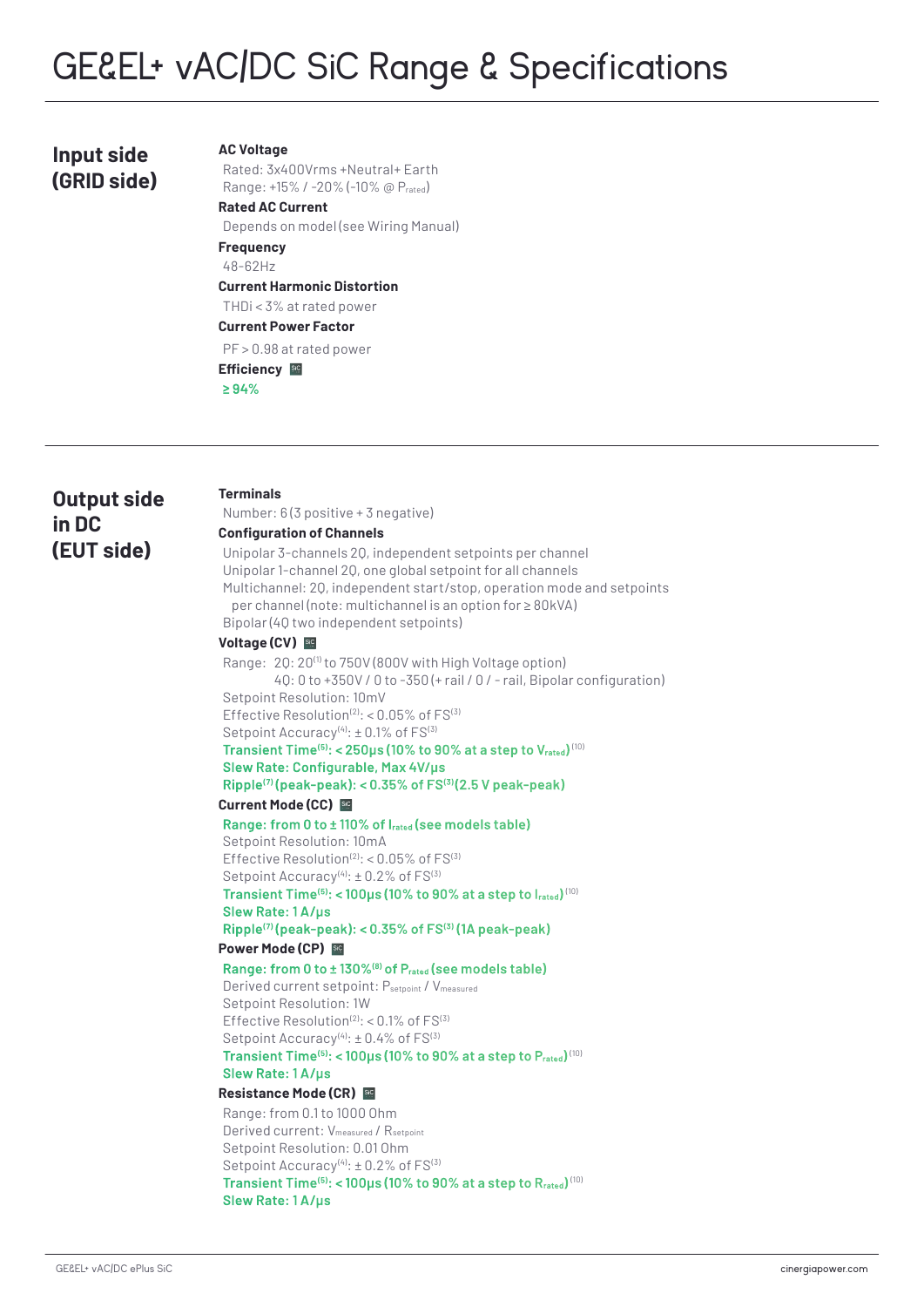| <b>Output side</b><br>in AC<br>(EUT side)           | <b>Terminals</b><br>Number: 4(3 phases + 1 neutral)<br><b>Configuration of Channels</b><br>3 channels: 40, independent setpoints per phase<br>1 channel: 40, global setpoints for all phases (only in GE+)<br>Multichannel: 40, independent start/stop, alarm status and setpoints per<br>phase (note: multichannel is an option for ≥80kVA)                                                                                                                                                                                                                                                                                                                                                                                                                                                                                                                                                                                                                                                                                                                                                                                                                                                                             |
|-----------------------------------------------------|--------------------------------------------------------------------------------------------------------------------------------------------------------------------------------------------------------------------------------------------------------------------------------------------------------------------------------------------------------------------------------------------------------------------------------------------------------------------------------------------------------------------------------------------------------------------------------------------------------------------------------------------------------------------------------------------------------------------------------------------------------------------------------------------------------------------------------------------------------------------------------------------------------------------------------------------------------------------------------------------------------------------------------------------------------------------------------------------------------------------------------------------------------------------------------------------------------------------------|
| <b>Output side</b><br>in GE-AC<br><b>Enhanced</b>   | Voltage Mode (CV)<br>Peak: ±420V phase-neutral<br>Range: 0 <sup>(1)</sup> to 295Vrms phase-neutral<br>0 <sup>(1)</sup> to 510Vrms phase-phase<br>THDv: < 0.08% rated linear load at 230Vrms, 50/60Hz<br><0.8% rated non linear load CF=3 at 230Vrms, 50/60Hz<br>Setpoint Resolution: 10mVrms<br>Effective Resolution <sup>(2)</sup> : < $0.05\%$ of $FS^{(3)}$<br>Setpoint Accuracy <sup>(4)</sup> : < $\pm$ 0.1% of FS <sup>(3)</sup><br>Transient Time $(5)$ : < 100 $\mu$ s (10% to 90% at a transient 0 to 420 $V_{peak}$ )<br>Slew Rate: Configurable, Max 4V/µs<br>Ripple <sup>(7)</sup> (peak-peak):<br>< 0.15% of FS(3) (≤ 1.2V peak-peak with a Bandwith < 500kHz)<br>< 0.12% of FS(3) (< 1V peak-peak with a Bandwith < 250kHz)<br><b>Harmonics</b> Sic<br>Range: up to 5kHz (up to 50th harmonic)<br>50 independent harmonics per phase:<br>21 free programmable frequency and phase from 0.1 to 50 times $f_0$<br><b>29 fixed frequency</b><br>Harmonics content: V.f < 230000 (with current derating)<br><b>Frequency</b><br><b>Fundamental Frequency Range: 10 to 1000Hz</b><br>Small Signal Bandwidth: up to 5000Hz(9)<br>Resolution: 1mHz<br><b>Phase Angle</b><br>Range: 0 to 360°<br>Resolution: 0.01° |
| <b>Output side</b><br>in $EL-AC$<br><b>Enhanced</b> | <b>Admissible Voltage &amp;</b><br>Connection: 1-phase, 3-phase star or 3-phase delta<br>Maximum: ±400V peak (420V with HV option)<br>Range: 10-1000Hz<br>35 to 277 Vrms phase-neutral (295 Vrms with HV option)<br>35 to 480Vrms phase-phase (510Vrms with HV option)<br>Maximum rms voltage follows V-f < 230000<br>Current Mode (CC)<br>Range: from 0 to±130% <sup>(8)</sup> of I <sub>rated</sub> (see models table)<br>Setpoint Resolution: 10mArms<br>Effective Resolution <sup>(2)</sup> : < $0.05\%$ of $FS^{(3)}$<br>Setpoint Accuracy <sup>(4)</sup> : < $\pm$ 0.2% of FS <sup>(3)</sup><br>Transient Time(5): Model 50 [<100 µs (10% at 90%)]<br>Slew Rate: 1A/µs<br>Ripple <sup>(7)</sup> (peak-peak): < $0.35\%$ of $FS^{(3)}$<br>Phase Angle (cos ø)<br>Range: -90 to 90° in Sink / Source<br>Resolution: 0.01°<br>Harmonics ED<br>Range: up to 5kHz (up to 50th harmonic)<br>50 independent harmonics per phase:<br>21 free programmable frequency and phase from 0.1 to 50 times $f_0$<br><b>29 fixed frequency</b>                                                                                                                                                                                      |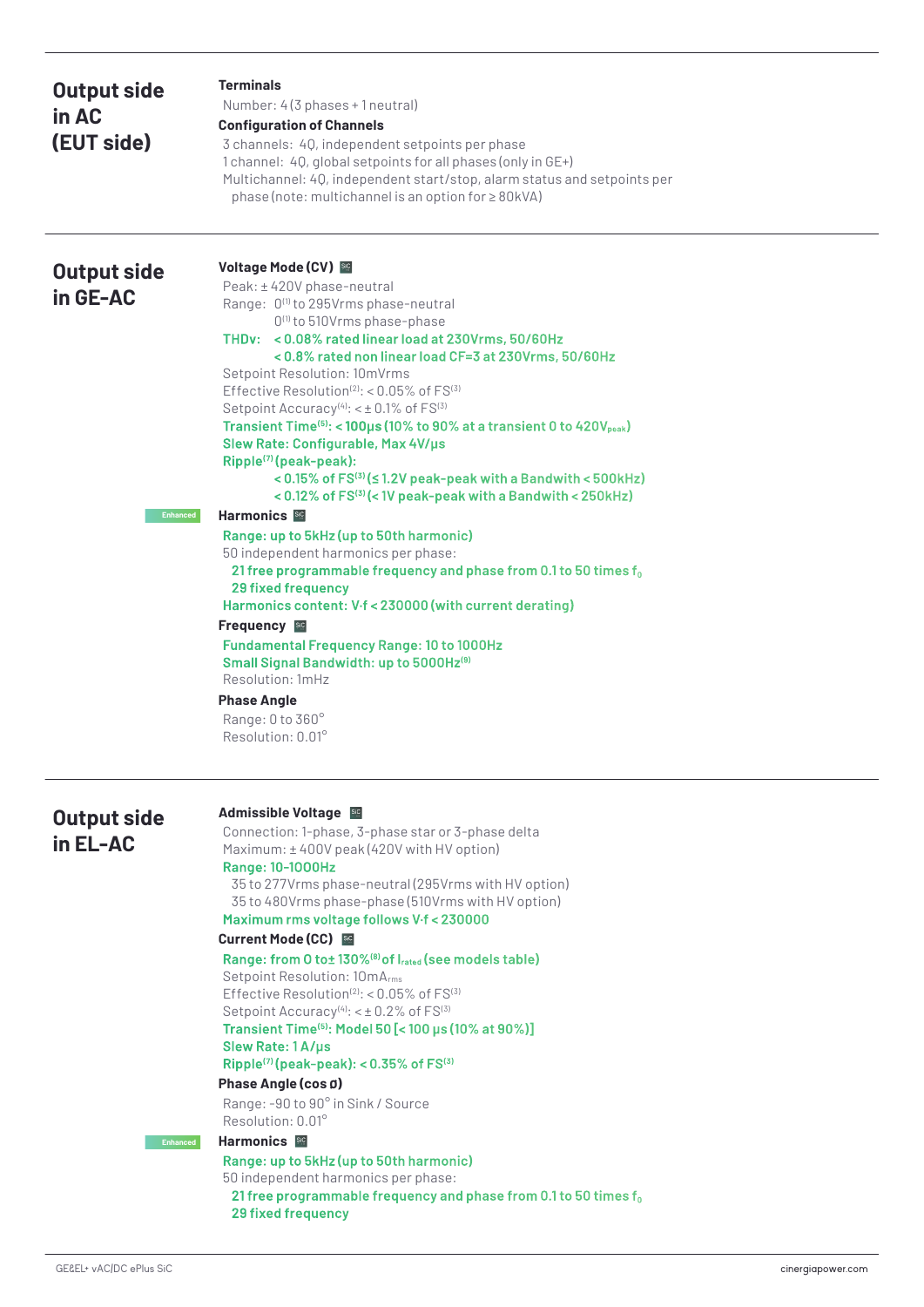**Power Mode (CP / CS) Range: from O to ± 130%(8) of Prated (see models table) The current setpoint is derived from ISI and <S** Setpoint Resolution: 1W, 1VA Effective Resolution<sup>(2)</sup>: <  $0.1\%$  of FS<sup>(3)</sup>(<  $0.25\%$  models 7.5 & 10) Setpoint  $Accuracy<sup>(4)</sup>: ± 0.4%$  of  $FS<sup>(3)</sup>$ **Transient Time(5): Model 50 [< 100 μs (10% at 90%)] Slew Rate: 1 A/μs Impedance Mode (CZ) Enhanced**

> Calculation method configurable (rms, instantaneous) Range: from 0.8 to 1000 Ohm, 0.1 to 2000mH, O to 3.7mF Current setpoint derived from |Z| and <Z Setpoint Resolution: 0.01 Ohm/mH/mF Setpoint Accuracy<sup>(4)</sup>: see current accuracy **Transient Time(5): Model 50 [< 100 μs (10% at 90%)] Slew Rate: 1 A/μs**

### **Operation Modes**

### DC **SiC**

Programmable Voltage (CV) Programmable Current (CC) Programmable Power (CP) Programmable Resistance (CR) **Steps / up to 99 comands** al Battery Testing (BTest) (charge/discharge/cycling) Optional Battery Emulation (Bemu) Optional PV Panel Emulation (PVEmu)

#### AC **Sic**

Programmable Voltage (CV) (only in GE+) Programmable Current (CC) (only in EL+) Programmable Power (CP / CS) (only in EL+) Programmable Impedance (CZ) (only in EL+) **Steps / up to 99 comands**

Optional LVRT, IEC 61000 -4-11, 4-13, 4-14, 4-28

### **Power Amplifier (PHiL)**

### **Delay Analogue Input - Real Power Output: 150 μs Delay Real Power Output - Analogue Output Signal: 130 μs**





### **Overload/ Overcurrent**

Admissible DC overcurrent is: 110% of rated value during 1 minute Admissible AC overcurrent: 115% of rated value during 10 minutes, 120% during 1 minute, 130% during 2 seconds Admissible overloads: 115% of rated value during 10 minutes, 120% during 1 minute, 130% during 2 seconds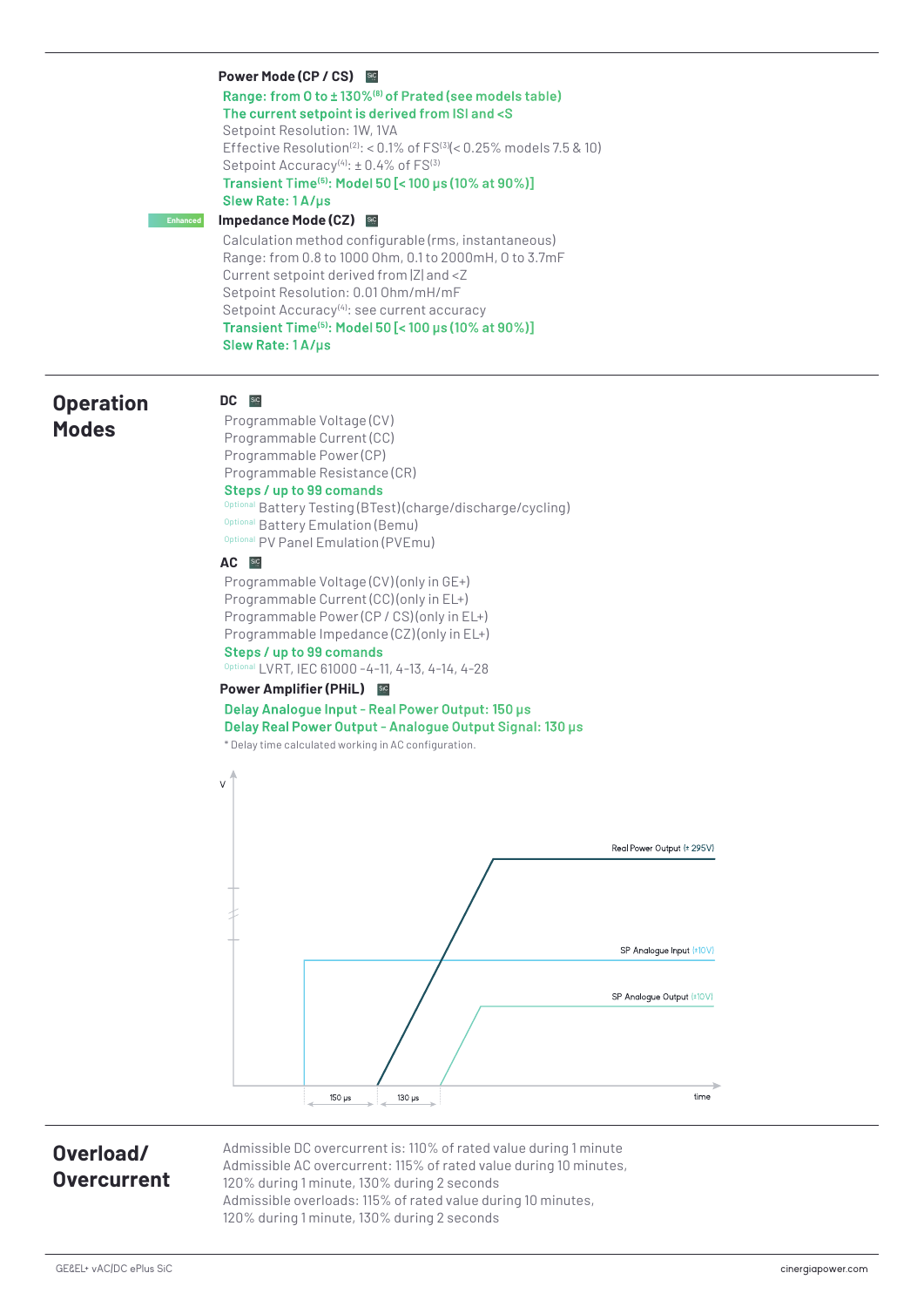### **User Interface**

### **Local Control (4.3" Touchscreen panel)**

lsolated Digital port: 6 inputs, 4 outputs

lsolated Analogue port: 6 inputs (rms setpoints or power amplifier), 6 outputs (rms readback or real-time readback) Interlock port: 1 NC Input, 1 NO Output Emergency Stop pushbutton

#### **Remote Control Port**

LAN Ethernet with Open Modbus-TCP protocol RS485 (option), CAN and RS232 (using external gateway)

### **Software**

Graphical User Interface far Windows 7/10 LabView drivers and open Labview interface example

#### **Master/Slave Operation Enhanced**

Connection: fiber optics link (x6)

Configuration: from software user interface/MODBUS up to 8 units: AC: Parallel

DC: Parallel, serial or serial-parallel



### **Size and Weight**

## **Model 50 ITe**

**Height** 1100 mm **Width** 450 mm **Depth** 770 mm **Weight** 200 kg



770 mm 450 mm



**4.3"**

Emergency Stop pushbutton

Touchscreen panel

### **Model 50 ITi**

Isolation Transformer inside the cabinet

### **Height**

1100 mm

#### **Width**

835 mm

### **Depth**

770 mm **Weight**

395 kg



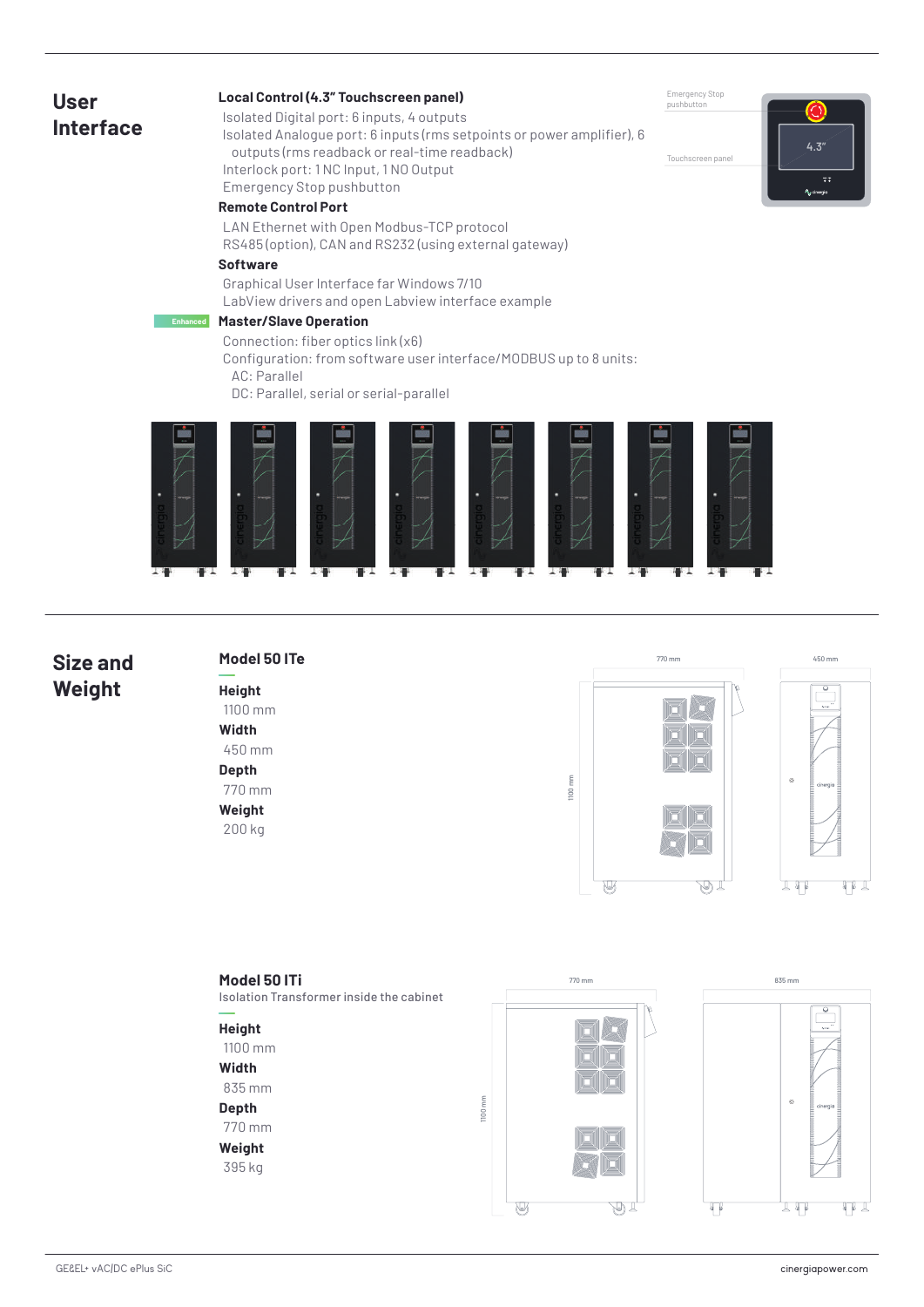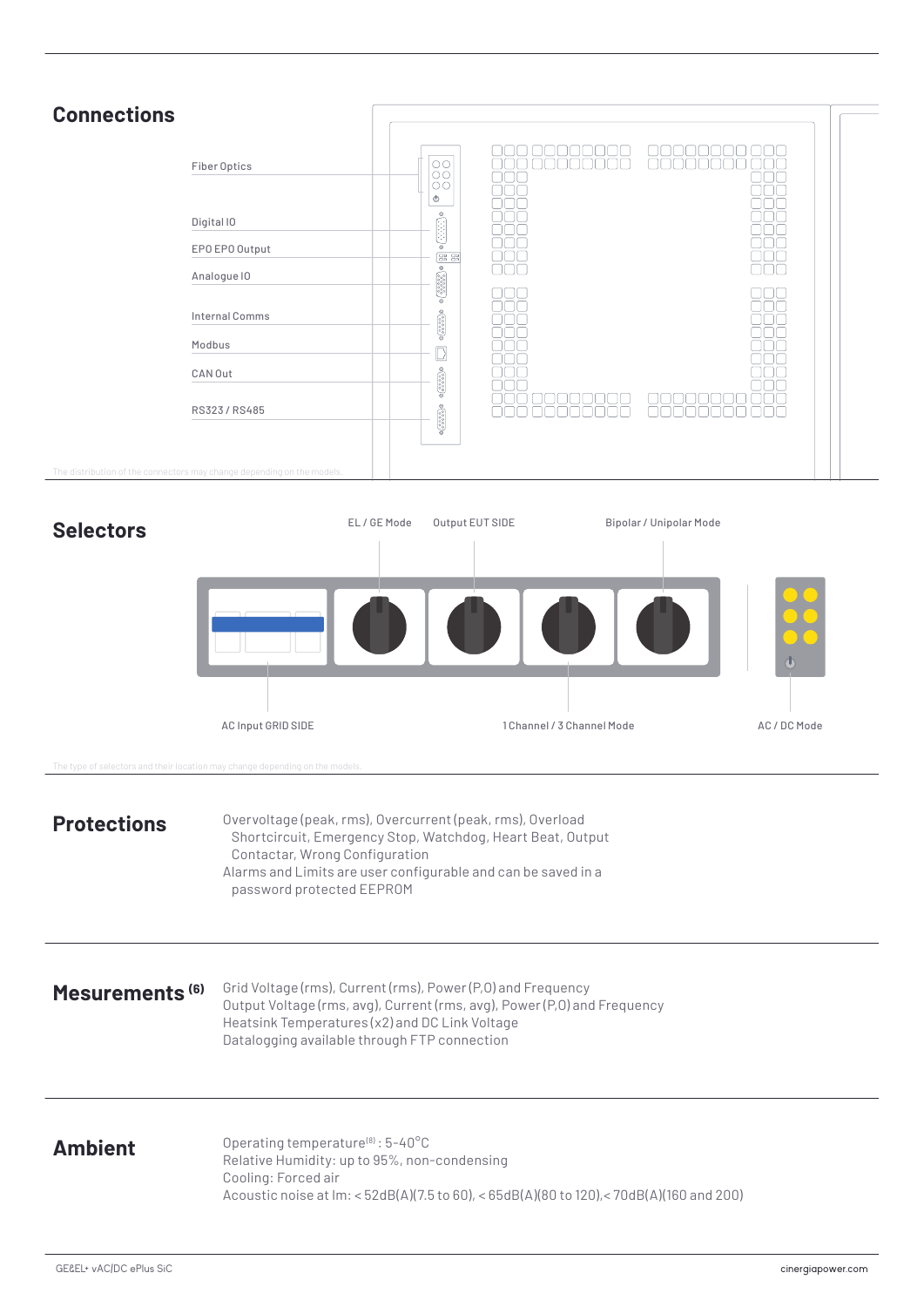**Standards** CE Marking

Operation and Safety: EN-50178, EN-62040-1 EMC: EN-62040-2 RoHS

AII specifications are subject to change without notice.

### **Options**

Choose your options:

- Three channel mode: allows different operation mode start/stop/reset per channel
- Isolation monitor (advised for IT systems)
- Anti-islanding monitor (only advised in net injection to the grid and following local regulations)
- RS485
- Battery Emulation
- Battery Test
- PV Panel Emulation
- Predefined Tests: LVRT, IEC 61000-4-11, 4-13, 4-14, 4-28 (consult us for specific Test)
- External gateway for RS232, CAN and others (consult us for specific gateway)

AII specifications are subject to change without notice.

- 1. Minimum voltage setpoint is 0V in DC. The recommended minimum setpoint far long-term use is 20Vrms in AC and 20V in DC.
- 2. Effective resolution measured with a 400ms window 3. FS Range of voltage is 830V (with High Voltage option)
- FS Range of current is 2· | 3 · Irated | (see models table) FS Range of power is 2· | 200% · Prated | (see models table) 4. Accuracies are valid far settings above 10% of FS
- 5. Measured with the rated resistive load and high-dynamics controllers configuration.
- 6. Accuracy of measurements is ±0.1% of FS far rms voltage, ±0.2% of FS far rms current, ±0.4% of FS far active power(valid only above 10% of FS) 7. Consult us far lower voltage/current ripple requirements
- 
- 8. Rated power figures are given at  $20^{\circ}$ C<br>9. The maximum output voltage depend: 9. The maximum output voltage depends on frequency following V·f < 230000
- With fast DC control behaviour